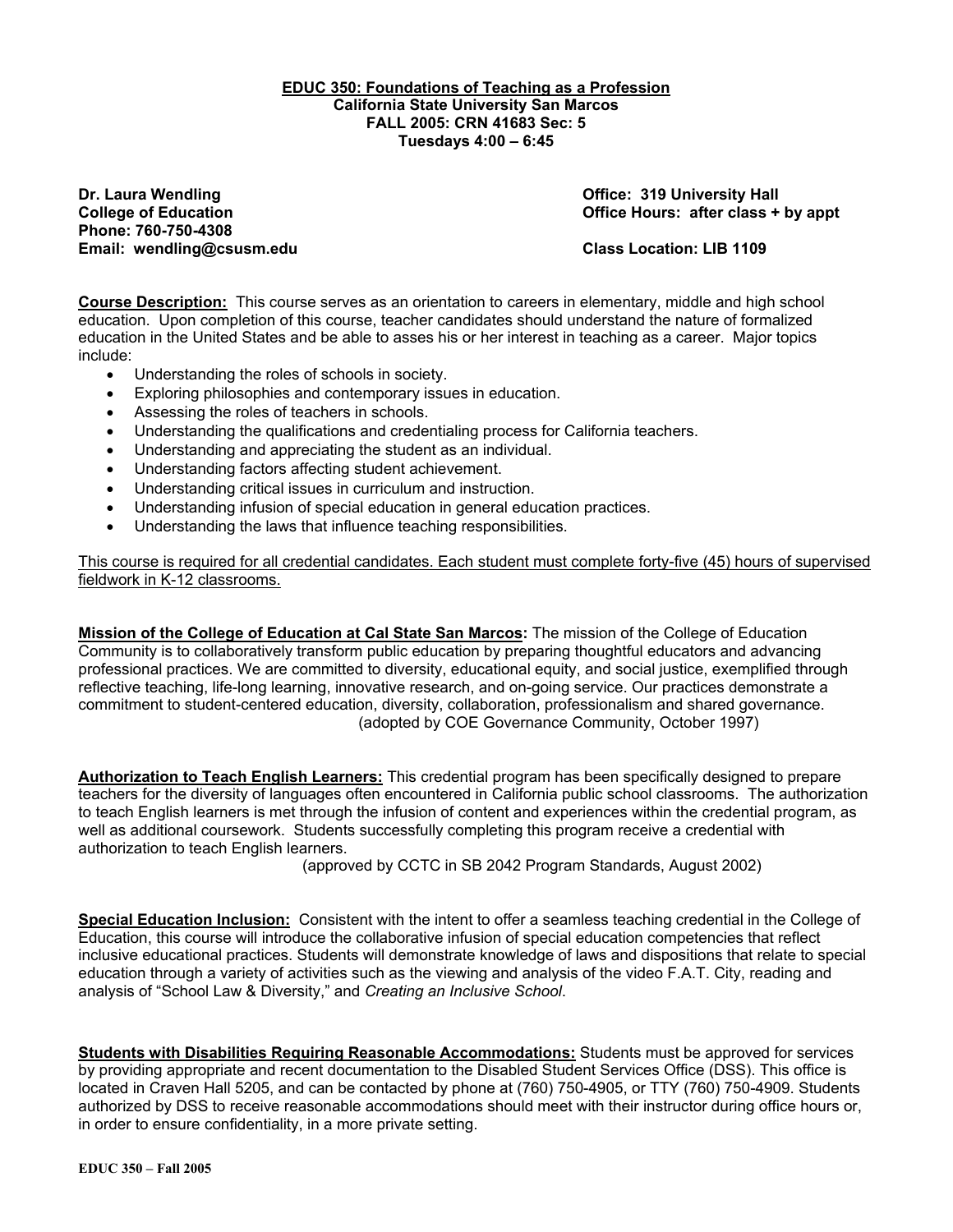**College of Education Attendance Policy:** Due to the dynamic and interactive nature of courses in the College of Education, all students are expected to attend all classes and participate actively. **Absences and late arrivals/early departures will affect the final grade**. A minimum grade of C+ is required in EDUC 350 to qualify as prerequisite for admission to the Cal State San Marcos teacher credential program. COE attendance policy states, "At a minimum, students must attend 80% of class time, or s/he may not receive a passing grade for the course at the discretion of the instructor. Individual instructors may adopt more stringent attendance requirements." Should students have extenuating circumstances, please contact the instructor as soon as possible. In this section of EDUC 350, the following attendance policy will apply: One class session may be missed without penalty to your grade. Each additional missed session will drop your final grade by 1/3 grade point.

**Credential Program Recommendations:** As one of several evaluation methods, EDUC 350 course instructors are asked for feedback concerning credential candidates who are applying for programs at Cal State San Marcos. Keep in mind that your professionalism and hard work in this class not only affect your course grade, but also indicate your readiness for a credential program.

**Field Work:** In addition to in-class work, assigned readings and projects, students will participate in forty-five (45) hours of supervised fieldwork assignments in a variety of public school settings. Approximately half of your time should be spent in one teacher's classroom, and the remainder of the time should be distributed among other classrooms. A recommendation (usually from the classroom teacher where most of the fieldwork is done), as well as a Field Experience Form with documented hours and teacher verification, are requirements for admission to the Cal State San Marcos Teacher Credentialing programs.

**Use of Technology:** Students are expected to demonstrate competency in the use of various forms of technology (i.e. word processing, electronic mail, use of the Internet, and/or multimedia presentations). Specific requirements for course assignments with regard to technology are at the discretion of the instructor. Keep a digital copy of all assignments for use in your teaching portfolio. Details will be given in class.

**Teaching Performance Expectation (TPE) for EDUC 350**: A primary goal of EDUC 350 is to begin the process of developing teacher candidates to become professional educators. The following TPE of the California Commission for Teacher Credentialing is expected to be met during this course:

### **TPE 12: Professional, Legal and Ethical Obligations**

Candidates are aware of their own personal values and biases and recognize ways in which these values and biases affect the teaching and learning of students. They resist racism and acts of intolerance. Candidates appropriately manage their professional time spent in teaching responsibilities to ensure that academic goals are met.

Candidates for a Teaching Credential understand and honor legal and professional obligations to protect the privacy, health, and safety of students, families, and other school professionals. They are aware of and act in accordance with ethical considerations and they model ethical behaviors for students. Candidates understand and honor all laws relating to professional misconduct and moral fitness.

#### **Teaching Performance Assessment for Developing as a Professional Educator**

The successful completion of the personal philosophy assignment is a requirement for completion of this course and is a component of partially meeting the TPE described above. This statement will be used for assessment both in the course and at completion of the College of Education program. Retain an electronic copy of your statement for submission for your portfolio at the completion of your teacher education program.

**All University Writing Requirement:** All courses at CSUSM require a 2500 word writing requirement. In this course, you will required to write extensively through the following assignments: weekly reading log, teacher interview, choice book report, contemporary issues research, educational philosophy paper, law and diversity paper, field experience reports, and various in-class writing assignments.

**CSUSM Academic Honesty Policy:** "Students will be expected to adhere to standards of academic honesty and integrity, as outlined in the Student Academic Honesty Policy. All written work and oral assignments must be original work. All ideas/materials that are borrowed from other sources must have appropriate references to the original sources. Any quoted material should give credit to the source and be punctuated with quotation marks.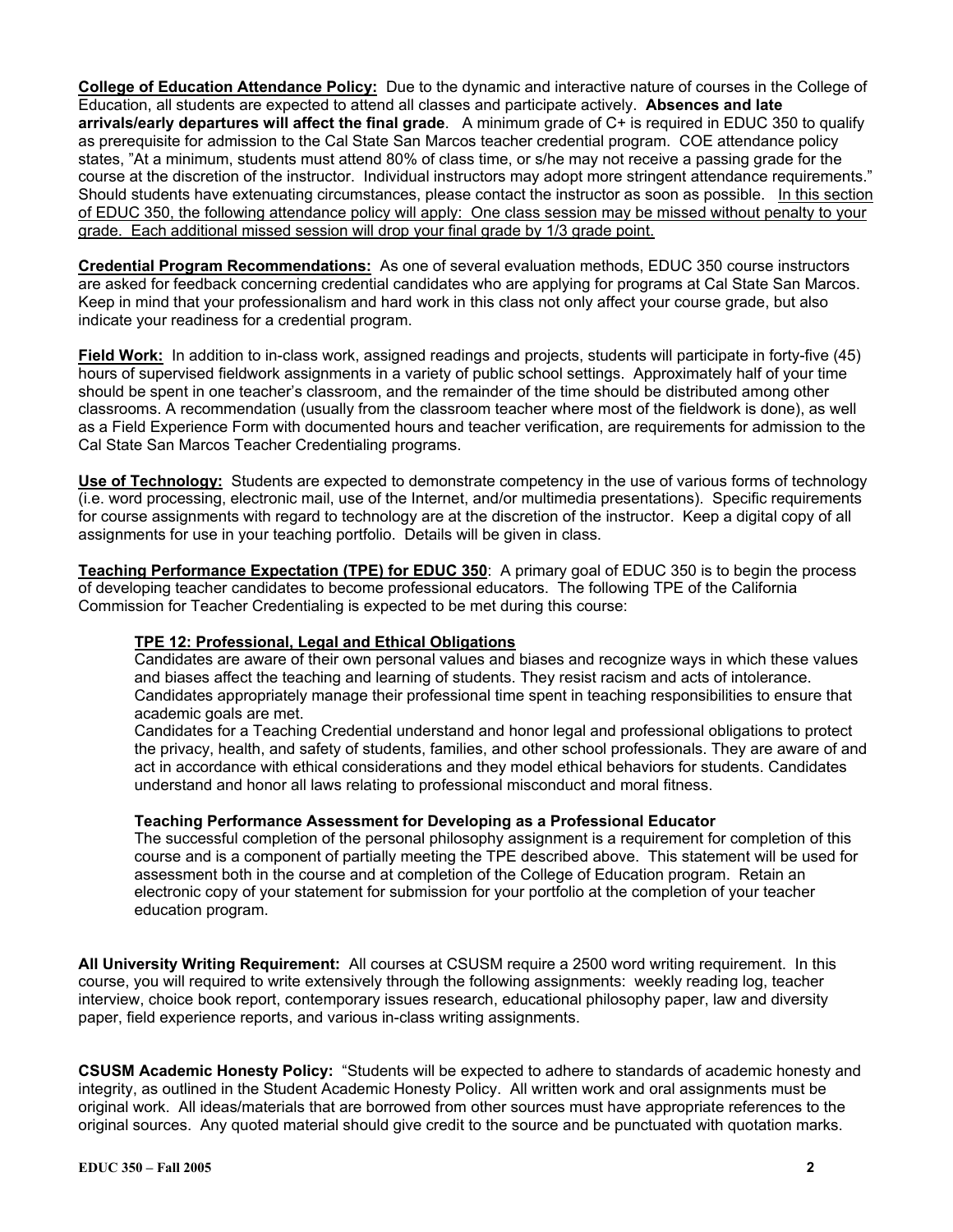Students are responsible for honest completion of their work including examinations. There will be no tolerance for infractions. If you believe there has been an infraction by someone in the class, please bring it to the instructor's attention. The instructor reserves the right to discipline any student for academic dishonesty in accordance with the general rules and regulations of the university. Disciplinary action may include the lowering of grades and/or the assignment of a failing grade for an exam, assignment, or the class as a whole."

**Course Requirements:** Teacher education is a professional preparation program. It is expected that students will come to class prepared to discuss the readings, submit required assignments, and participate in class activities. Students are expected to adhere to academic honesty and integrity, standards of dependability, confidentiality and writing achievement. Because it is important for teachers to be able to effectively communicate their ideas to students, parents, colleagues, and administrators, writing that is original, clear and error-free is a priority for the College of Education. It is expected that work will be turned in on time. Please discuss individual issues with the instructor.

**NOTE: If you will be absent, notify the instructor via email, as soon as possible, so arrangements can be made to save handouts, etc. You should also submit that day's written assignments via email to avoid deduction of points. Assignments are downgraded by 10% for each day late – after one week assignments receive no credit. Also, if you are given the option to revise your work, you must resubmit by the next class session.**

### **Required Texts:**

Armstrong D.G., Henson, K.T., and Savage, T.V. (2005). *Teaching Today.* Merrill Prentice Hall. **(TT)**

Villa, Richard A. and Thousand, Jacqueline S. (1995). *Creating an Inclusive School.* Alexandria, VA: Association for Supervision and Curriculum Development. (Chapters 1, 2, 3, p. 125-135 and 162-167) **(CIS)**

### **One of the following "Choice Books" to be determined IN CLASS:**

Avi (1991). *Nothing but the truth*. Avon Books, Inc. Codell, E. R. (2001). *Educating Esmé*. Chapel Hill, NC: Algonquin. Diver Stamnes, A. (1995). *Lives in the Balance*. Albany, NY: SUNY Press. Foster, M. (1997). *Black Teachers on Teaching*. New York: New Press. Michie, G. (1999). *Holler If You Hear Me*. New York: Teachers College Press. Paley, V. G. (1993). You Can<sup>1</sup>t Say You Can<sup>1</sup>t Play. Cambridge, MA: Harvard Press.

### **ASSIGNMENTS...**

### *Please keep a copy for yourself of all submitted assignments and do not submit papers in binders / folders.*

#### ¾ **Participation & Professionalism (10 points)**

This class is designed for hands-on, active learning that requires some "stepping out" in order to better understand the role of teacher and learner. Some of these activities include partner and small group teaching presentations, group discussions, and different kinds of reflective writing. The primary purpose of these assignments is personal reflection and growth, as well as serving as fuel for our discussions. Attend class prepared to discuss assigned readings/topics and to be a cooperative participant.

#### **Key skills/knowledge I'll be evaluating:**

- Do you participate in class discussions productively, sharing your knowledge and understandings?
- Can you interact productively with your peers, taking on a variety of roles (leader, follower, etc.)?
- Do you contribute appropriately during group work to do your "share"?
- Are you able to accept others' opinions?
- Are you supportive of others' ideas? Do you have a "can do" attitude?
- Do you support your peers during their presentations?
- Can you monitor and adjust your participation to allow for your ideas as well as others' to be heard?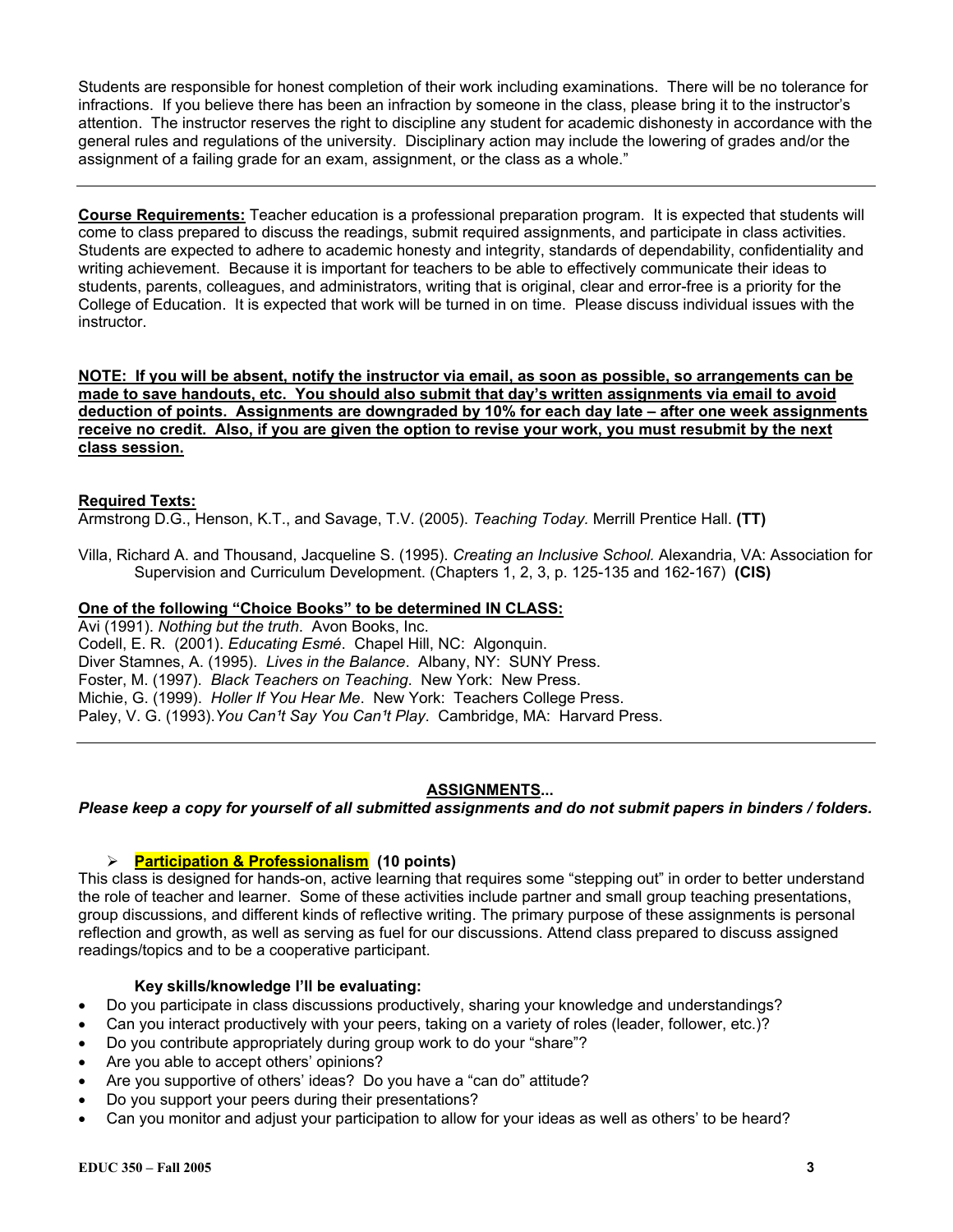### ¾ **Reading Response Log (10 points)**

The reading log provides an opportunity to reflect on learning about teaching through the assigned readings. In the log you will be asked to both summarize key points and reflect on what you have read. You will also share your writing with another student at the beginning of each class session. You will begin the semester with full credit. Points will be deducted if submissions are incomplete. Reduced credit will be given for late submissions. Reading Log format is provided later in this syllabus.

### **Key skills/knowledge I'll be evaluating:**

- At what level have you comprehended the reading? Is your work reflective of the issues and your thinking?
- What connections and relationships have you been able to make with the reading and prior class discussions, fieldwork, and class activities?

### ¾ **Field Experience Form (log) and Observation Reports (15 points)**

This assignment is designed to help you to better understand the complexity of today's classrooms, students and the various ways teachers address the needs of their classes – and to engage in a variety of classroom settings in order to determine if, and at what level, you might want to teach. Forms are located on the College of Education website under "Current Syllabi".

Students will maintain a log of hours spent observing/participating in classrooms. This log should reflect a minimum of 45 hours spent in various classrooms at different grade levels and on different sites. In addition, students will document their field observations, connections to concepts studied in EDUC 350, analyses, and questions. A minimum of 15 field observation reports is required. The format to be used will be explained in class.

#### **Key skills/knowledge I'll be evaluating:**

- Can you articulate your assumptions/expectations about a given setting and then identify how your observation affects those assumptions/expectations?
- Can you observe key details, seeing both the "big picture" of the classroom and specific methods, interactions, etc.?
- Can you responsibly monitor your placement to include meeting the requirements of varied settings and minimum hours?
- Can you relate your class work and readings to your observations and provide an insightful analysis?

### ¾ **Interview Assignment (10 points)**

Select one of the following individuals to interview:

- 9 *K-12 Public School Teacher*: One way to better understand what it is like to be a teacher is to talk to a real one! Interview one with at least 3 years of experience or one who has retired in the last year or two.
- 9 *Senior Citizen*: Find someone 60 years of age or older and compare/contrast schooling in the past and at present!
- 9 *Public School District Personnel Officer*: Go straight to the top and find out what the key local issues are as well as what districts are looking for when they hire new teachers!

Ideas for questions will be provided and you are encouraged to design your own questions. You will share your findings in class and turn in a written summary of the interview results, in narrative form, that will analyze the responses and provide personal reflections based on readings and class discussions.

#### **Key skills/knowledge I'll be evaluating:**

- Were you able to arrange, organize, and conduct an interview that yielded useful and interesting information?
- If you were not sure of answers, did you ask your interviewee for clarification so you understood? Did you use follow up questions to probe for deeper responses?
- Were the questions you created thought provoking?
- Were your analyses and reflections based on information you have learned in EDUC 350 and prior knowledge?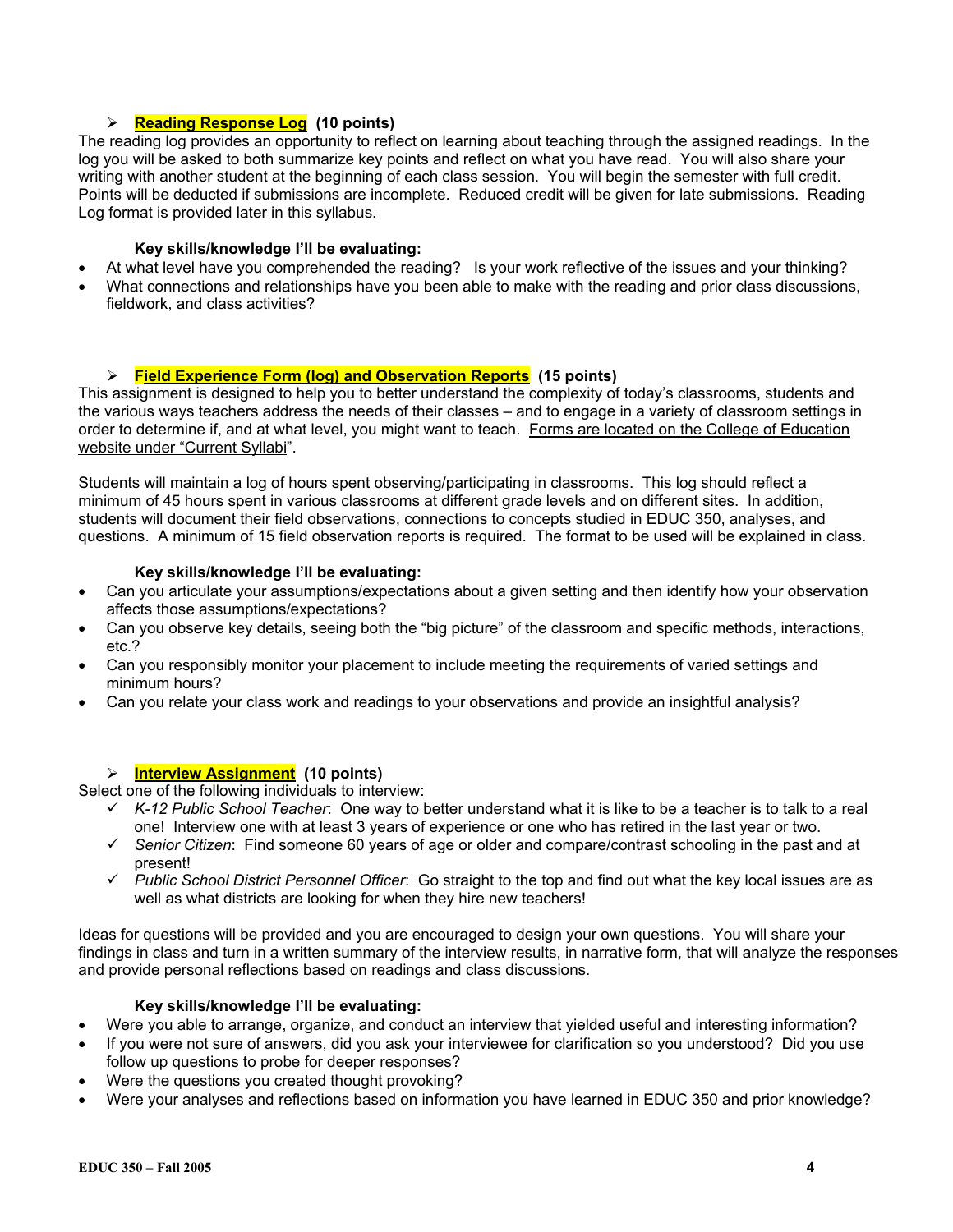# ¾ **Choice Book Report (and Oral Presentation) (10 points)**

Prepare a 2 -3 page essay (double spaced) on the teacher(s) whose experiences were chronicled in your Choice Book.

- $\checkmark$  How did the teacher(s) in your book tell his/her story (ies)?
- $\checkmark$  How did the teacher(s) learn about the students and their needs?
- $\checkmark$  What did the teacher(s) do to address the students' needs?
- $\checkmark$  How does the experience of the teacher(s) relate to the readings and discussions from your coursework this semester?

You must make explicit connections to coursework, and you must relate the book to your own thinking about teaching. All students selecting the same book will work together to prepare a group "dramatic" presentation to share your knowledge and insights with other students.

### **Key skills/knowledge I'll be evaluating:**

- Were you able to devise a well written book report that addresses the questions above in a thoughtful/analytical manner?
- Were you able to work well with your peers and develop an engaging group presentation?

# ¾ **Current Events in Education (5 points)**

Sign up for a date when you will be responsible for presenting an item from the week's news in education. The item may be from the internet (e.g., www.edweek.org/), newspaper, or magazine, and may pertain to local or national/international issues. You will summarize and present the importance of the news for your classmates in 2 - 3 minutes.

### **Key skills/knowledge I'll be evaluating:**

- Did you select an article that has depth and importance?
- Can you speak articulately about your article's content?

### ¾ **School Law and Diversity (10 points)**

Details for this written report are provided at the end of this syllabus.

# ¾ **Contemporary Issues Research (15 points)**

Choose a major contemporary issue in education that interests you and a partner. Research the issue together and prepare a 20 minute oral report to share in class. The presentation should provide a description of the issue, its pros and cons, an analysis of the issue's implications (the "so what"), and a summary or conclusion.

At the time of your presentation each partner group will provide a one page typed abstract as well as a selected reading list (10-15 references in bibliographic form) for each class member. The instructor's copy should include each member's name and a description of each person's role in researching the topic and developing the presentation. Each group will also be responsible for developing a peer and self-evaluation for their presentation that will be given to the instructor after the oral presentation is completed. Selected members of the class will use the peer evaluation, and the group presenting will use the self-evaluation. Additional guidelines, format, and suggested topics will be discussed in class.

### **Key skills/knowledge I'll be evaluating:**

- Do you understand a major issue affecting education and can you speak intelligently to your peers?
- Did you read from enough sources to gather relevant information and then present this in a synthesized manner?
- Are you able to organize resources (materials, people, etc.) in support of a goal (in this case, your presentation)?
- Did you present your information confidently, creatively, concisely and in an organized manner?
- Are you able to apply what you've learned about effective teaching to engage your audience during your presentation?
- Did you develop an appropriate abstract and bibliography?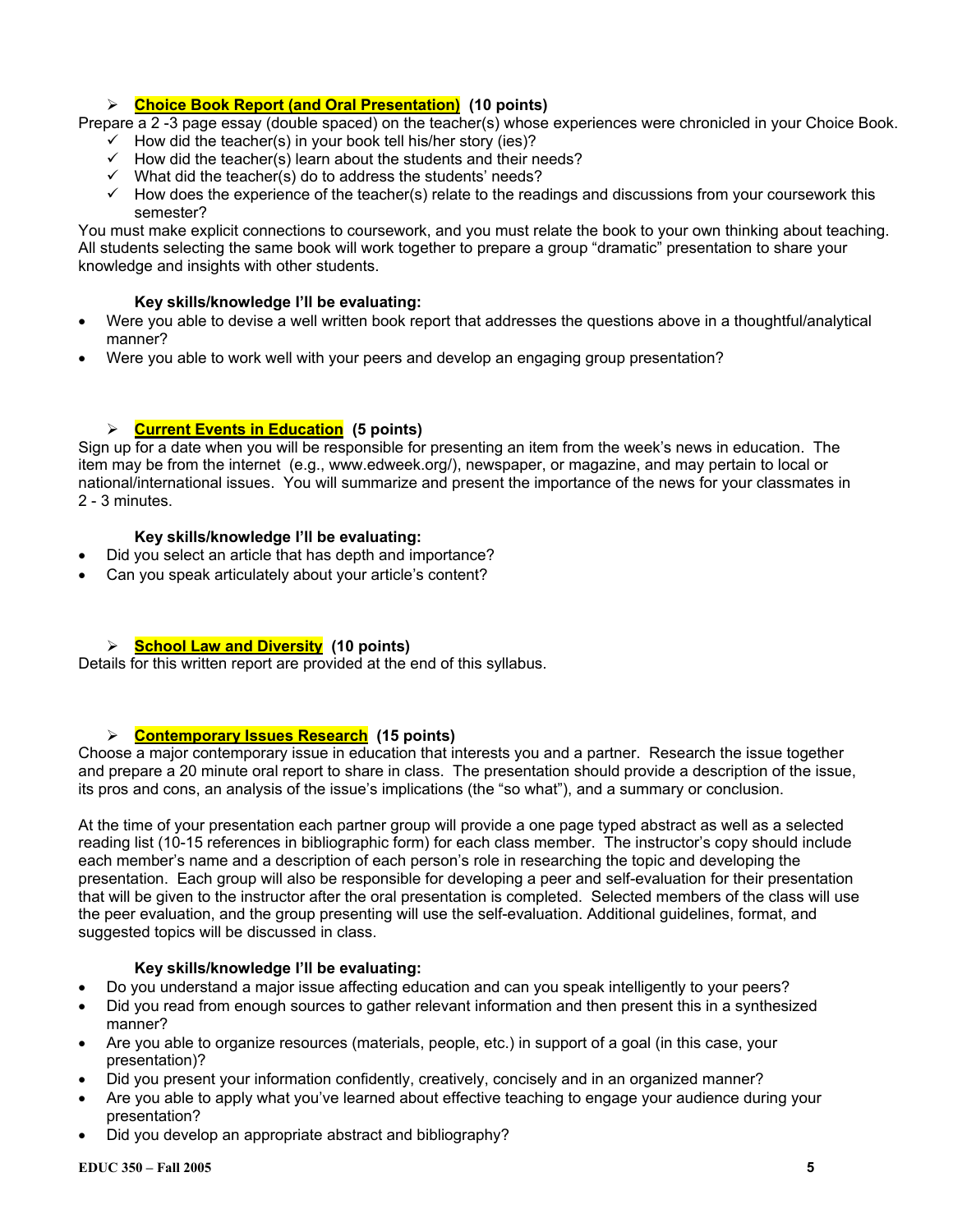### ¾ **Personal Philosophy of Teaching, Learning, Schooling & Inclusivity (15 points)**

To summarize your learning in this course, help you to clearly articulate your emerging beliefs about teaching, learning, schooling, & inclusivity, and prepare for future interviews, you will be asked to submit a paper (approx. 4 to 6 pages, typed, double-spaced) in which you imagine what you would say to the hiring committee of a school district if asked to describe your own distinct set of beliefs about teaching, learning and schooling. In preparing this assignment you will develop the paper over the course of the semester and will experience the process of drafting, giving and receiving reader response, and revision as stages of the writing process (experiencing firsthand what you should do as a teacher with your students). More information about the paper will be given in class.

#### **Key skills/knowledge I'll be evaluating:**

- Did you draw on all your resources/experiences (not just the book) to write your philosophy?
- Are you clear about your own beliefs? Did you address the needs of all learners?
- Can you articulate your ideas fluently and coherently with correctness?
- Is it clear you have had enough exposure to schools to write your current philosophy?
- Did you address the areas of teaching, learning, schooling and inclusivity?

Grades will be determined by the total number of points earned (100 points possible):

| $A = 93-100$ $B+ = 87-89$ |           | $B - 80 - 82$       | $C = 73-76$ | $D = 60-69$ |
|---------------------------|-----------|---------------------|-------------|-------------|
| $A - 90-92$               | B = 83-86 | $C_{\pm} = 77 - 79$ | $C = 70-72$ | $F = 0.59$  |

#### **Assignment Values**: (100 points)

Additional instructions regarding course assignments will be handed out in class.

| $\bullet$ | Participation and Professionalism      | 10 points |
|-----------|----------------------------------------|-----------|
| $\bullet$ | Reading Response Log                   | 10 points |
| $\bullet$ | <b>Field Experience Observations</b>   | 15 points |
| $\bullet$ | <b>Interview Assignment</b>            | 10 points |
| $\bullet$ | <b>Choice Book Report/Presentation</b> | 10 points |
| $\bullet$ | <b>Current Events in Education</b>     | 5 points  |
| $\bullet$ | School Law and Diversity               | 10 points |
| $\bullet$ | <b>Contemporary Issues Report</b>      | 15 points |
| $\bullet$ | Personal Philosophy of Teaching        | 15 points |

### **A Holistic View -- Grading Rubric: EDUC 350**

**This course will begin to prepare you for a career in which you will significantly impact human lives. No amount of training will ever be enough. Giving less than 100% is not sufficient. Therefore, your instructor assumes that everyone in the class will aim to perform at the highest level possible.**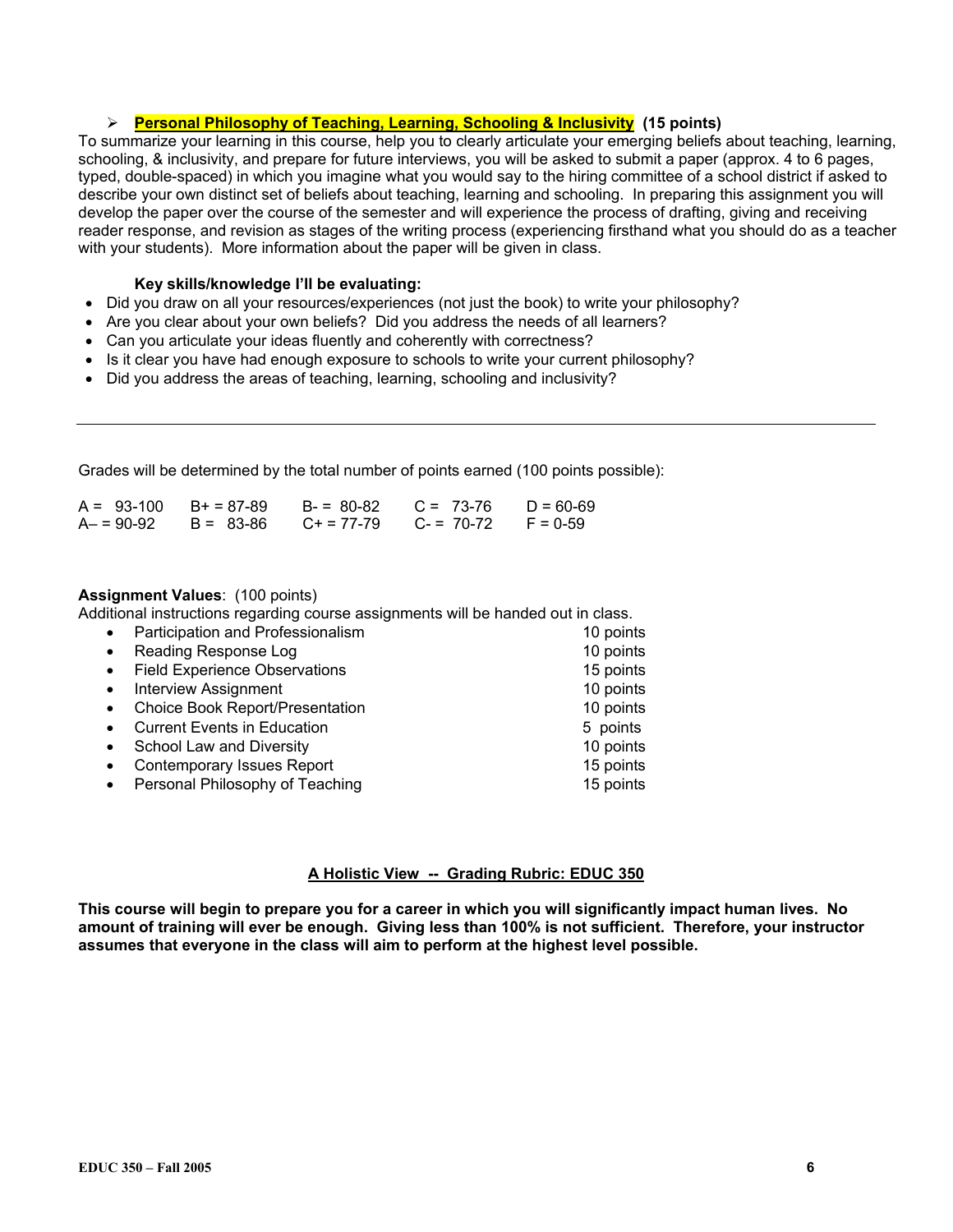Following are characteristics of an "A" student.

### *An "A" student is one who:*

- $\triangleright$  completes all assignments on time and demonstrates the ability to summarize, analyze, and/or reflect at high levels.
- $\triangleright$  varies sources of information for assignments, demonstrating high degree of effort in pursuing varied perspectives around important educational issues.
- $\triangleright$  completes all the reading assignments and develops thought full and thorough responses.
- $\triangleright$  produces papers that reveal a commitment to self-discovery and learning.
- $\triangleright$  produces papers at a professional level in terms of both writing and content.
- ¾ develops a high quality presentation, demonstrating significant learning around a contemporary issue.
- $\triangleright$  presents confidently and intelligently, demonstrating effective teaching skills.
- $\triangleright$  completes assignments in/out of class with a focus on learning and exploration, pushing him/herself to better understand the profession through quality work.
- $\triangleright$  attends every class meeting and is fully engaged during class.
- $\triangleright$  pushes him/herself to new understandings by participating in discussions, sharing his/her opinions, and valuing others' perspectives.
- $\triangleright$  contributes to the positive environment of the class by respecting all members.
- $\triangleright$  completes the Personal Philosophy of Education paper to reveal significant understanding of the complexities of the education profession and to demonstrate learning around course goals.
- $\triangleright$  completes all field experience work (45 hours, 3 different settings, & 15 reports) with high quality analysis and reflection, and a willingness to "stretch" beyond what s/he already knows.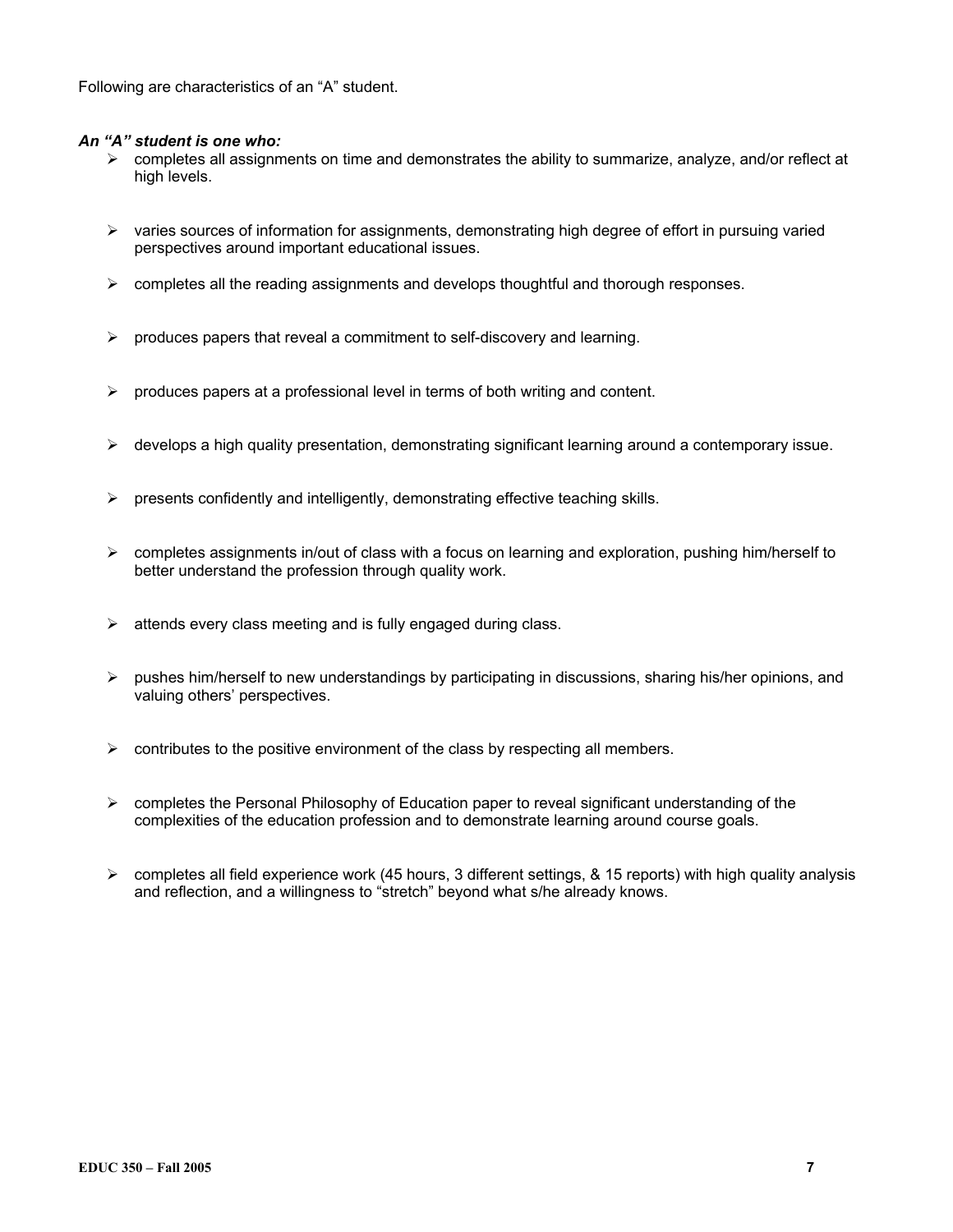# **EDUC 350 -- Anticipated Schedule**

| Wk           | <b>Date</b> | <b>Topic</b>                                                   | <b>Reading</b><br>(Logs) | <b>Assignment</b>                                     |
|--------------|-------------|----------------------------------------------------------------|--------------------------|-------------------------------------------------------|
| 1            | 8/30        | Course Introduction<br>Why Teach?                              |                          |                                                       |
| $\mathbf{2}$ | 9/6         | Education in an Age of Change                                  | TT:1                     | Current Events (CE) # 1<br>small photo for me to keep |
| 3            | 9/13        | Becoming a Professional Educator                               | TT:2                     | CE#2                                                  |
| 4            | 9/20        | Challenges of School Reform                                    | TT:3                     | CE # 3<br><b>Interview Assignment</b>                 |
| 5            | 9/27        | Profiles of Today's Learners                                   | TT:4                     | CE #4<br>Ed Philosophy - Draft 1                      |
| 6            | 10/4        | <b>Responding to Diversity</b>                                 | TT:5                     | CE#5<br>Field Observations 1-5                        |
| 7            | 10/11       | Needs of Exceptional Learners<br>F.A.T.City                    | TT: 6                    | CE # 6                                                |
| 8            | 10/18       | Contemporary Issues partner work - Part I - Library            |                          |                                                       |
| 9            | 10/25       | Lives & Work of Teachers - Choice Book                         |                          | CE#7<br><b>CB Presentations/Report</b>                |
| 10           | 11/1        | Contemporary Issues partner work - Part II - Presentation      |                          |                                                       |
| 11           | 11/8        | Curriculum & Instruction                                       | TT: 7 & 8                | CE # 8<br>CI Groups #<br>School Law & Diversity paper |
| 12           | 11/15       | Management & Discipline                                        | TT:9                     | CE # 9<br>CI Groups #<br>Field Observations 6-10      |
| 13           | 11/22       | Including Inclusion<br>CIS: 1, 2, 3, 8<br>pp. 125-135; 162-167 |                          | CE #10<br>CI Groups #<br>Ed Philosophy--Draft 2       |
| 14           | 11/29       | Social & Philosophical & Historical                            | TT: 11 & 12              | CI Groups #<br>Ed Philosophy Final Paper              |
| 15           | 12/6        | Legal Issues<br>© Final Discussions ©                          | TT: 14                   | Field Observations 11-15 + Log                        |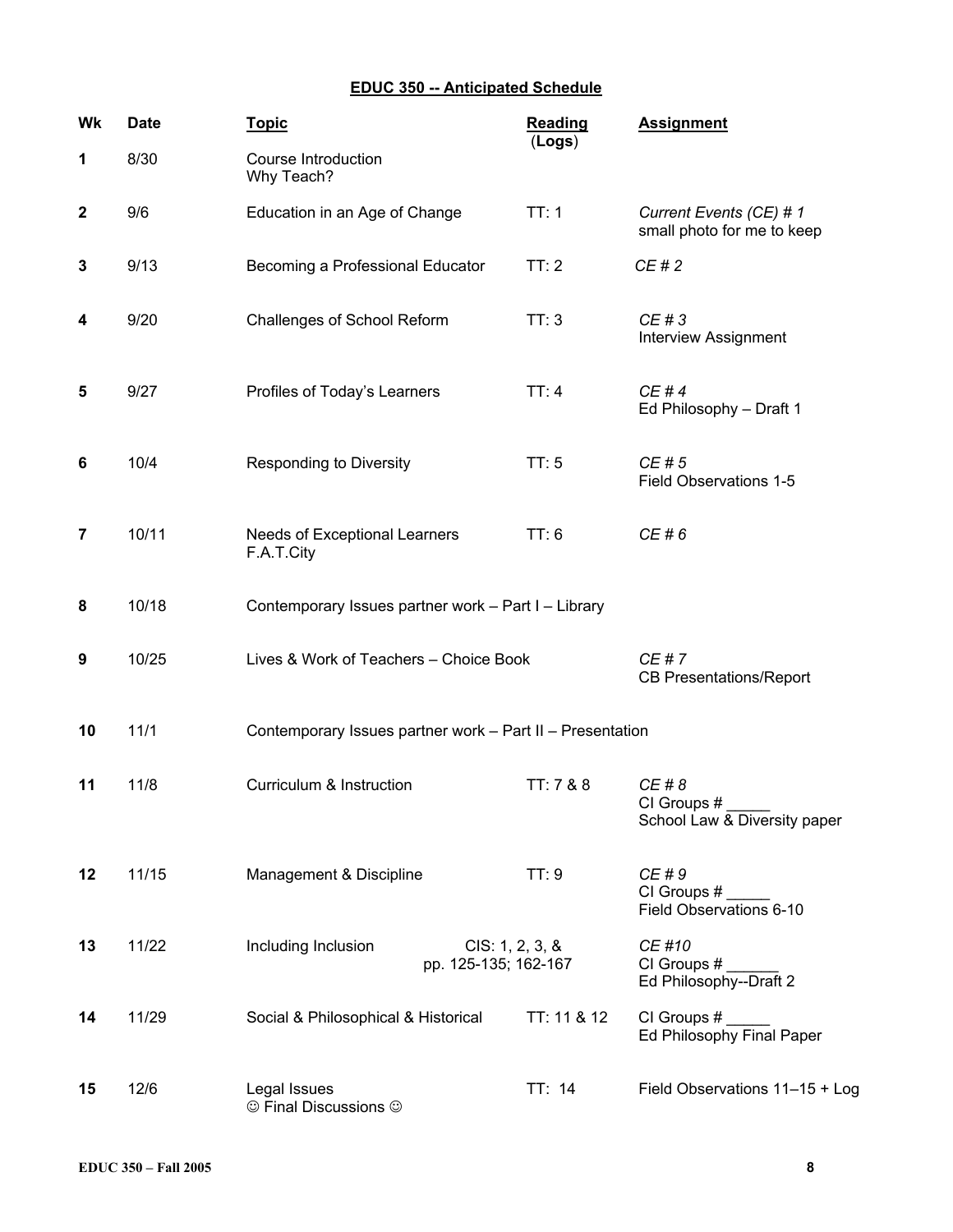### **EDUC 350 READING LOGS**

Your reading log will take the format of a conversation with yourself in which you will both summarize and comment on the week's assigned readings. By reflecting on your readings in this manner, it is expected you will both better remember what you have read, as well as become more focused on the issues you feel are the most important, intriguing, usable or questionable.

### FORMAT

\*Reading Logs should be typed.

\*Divide your paper down the middle to form two columns.

\*Enter headings according to the example below, including your name, the course number, your nicknumber, the date, the chapter/author.

\*Use the left column to write a summary of the reading. This may include quotes (note page number), prose and bulleted points of information. Choose the key points that YOU feel are most essential. Aim for 5 to 7 points. When two chapters are assigned select 3 points from each chapter.

\*Use the right column to record your comments, thoughts, impressions, questions, etc. These comments should directly correspond to what you have written in the left column, so try to line up the corresponding pieces of text.

\*Leave a bit of space at the end for reviewer comments.

#### **RESPONSE TO READING LOGS**

At the beginning of each class, find a colleague and exchange logs. Take a few minutes to read what your partner has written, and then write a one or two sentence response. This will give you the opportunity to view the readings from another perspective.

Note: Reading Logs submitted late and/or without reviewer comments will not receive full credit.

\*\*Example Format for Headings\*\*

| <b>Suzy Smarts</b><br><b>EDUC 350</b><br>1/27/05<br>Reading: TT - Chapter 4 | (Nicknumber) 17 |
|-----------------------------------------------------------------------------|-----------------|
| <b>SOURCE</b>                                                               | <b>COMMENTS</b> |
|                                                                             |                 |
|                                                                             |                 |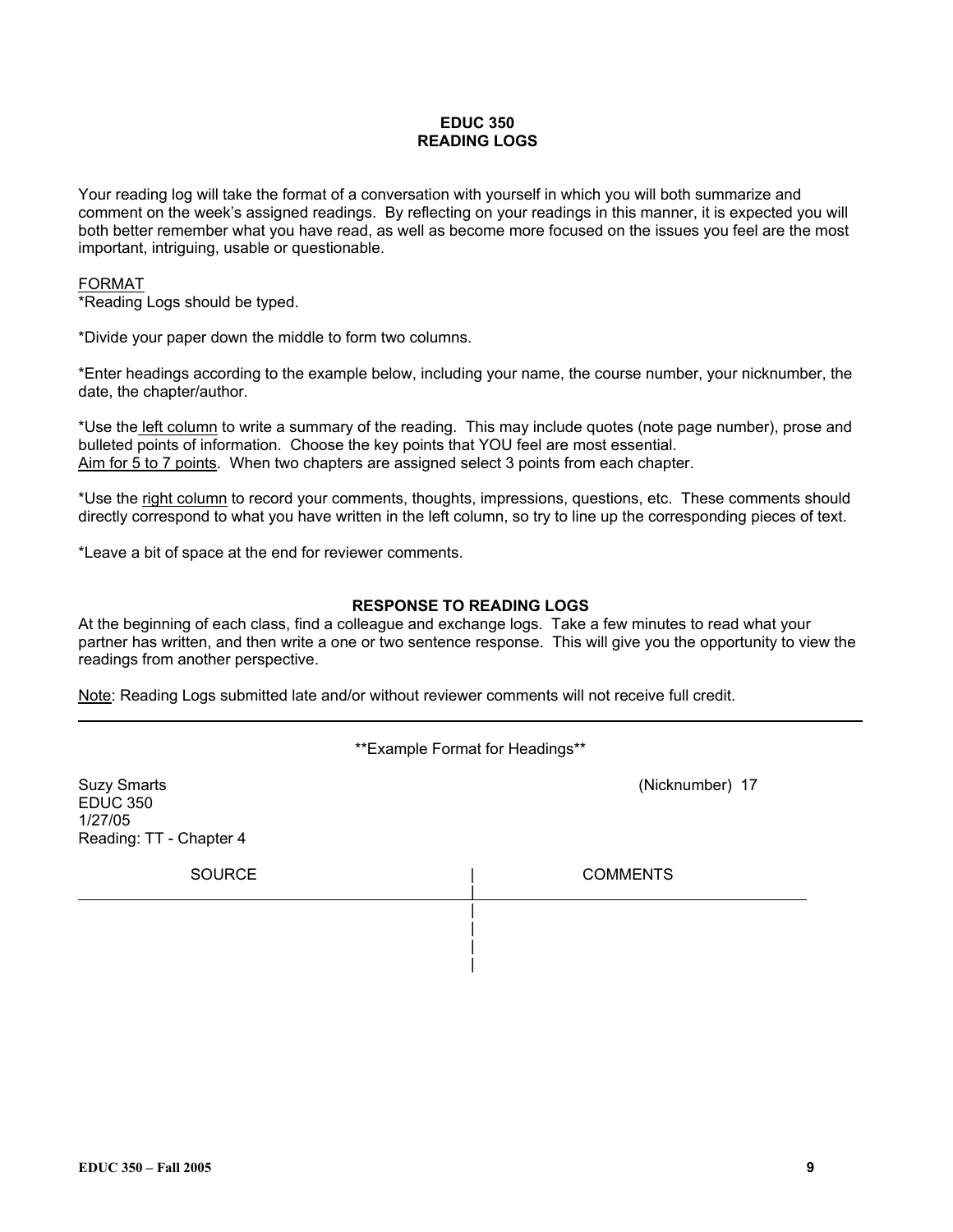### **LAW AND DIVERSITY ASSIGNMENT**

You will apply your understanding of the legal context of inclusive education and laws that influence teaching responsibilities.

#### **Study the following chapters and web sites:**

Thousand, J.S. (passed out in class) Laws related to special education that affect teachers.

Villa, R. A. & Thousand, J. S. (1995). Creating an inclusive school. Alexandria, VA: Association for Supervision and Curriculum Development. Read all of Chapter 2.

U.S. Disability Law. Internet address: www.law.cornell.edu/topics/disability.html

#### **Includes information about laws affecting people with disabilities.**

OSERS IDEA Home Page. Internet address:

www.ed.gov/offices/OSERS/IDEA

Explanation of federal legislation known as IDEA, which ensures a free appropriate education in the least restrictive environment for children with disabilities. The latest l997 federal reauthorization of the law is explained in detail.

#### **Reflection and Applications:**

Apply your understanding of the legal context of inclusive education and laws that influence your teaching responsibilities by:

- 1. In writing, identify five laws or court decisions that influence you as a professional educator. At least one of these five must relate to special education law.
	- Identify the law / court decision and give a rationale for each selection.
	- Why is it important to you?
	- How might they affect your teaching?

2. Be prepared to share your selections and rationale for selection of the laws and decisions on the date assignment is due.

Note – It is suggested that you use one page (double spaced) to address each of the 5 laws or court decisions. Identify the law at the top and then provide your rationale.

#### **Laws Related to Special Education that Affect Teachers**

#### By Jacqueline Thousand

Chapter 2 of Villa and Thousand (l995), Contemplating Inclusive Education from a Historical Perspective, charts over 200 years of history which has brought us as a country to embrace inclusive educational opportunities for all children. What follows is a summary of key court cases and legislation which have shaped special education and the teacher's role in supporting students with varying learning and language differences. For more detail see these two web sites: www.law.cornell.edu/topics/disability.html and www.ed.gov/offices/OSERS/IDEA.

#### **Legislation Related to Special Education**

The development of special education services in this country has been greatly influenced by the civil rights movement of the l960s. Out of the movement came legislation designed to prevent discrimination. For instance Section 504 of the Vocational Rehabilitation Act of l973 is a civil rights law that prevents discrimination against all persons with disabilities in programs the receive federal funds. Since all public schools receive federal funds in some form, Section 504 ensures equal opportunity for students' participation in the full range of school activities. Also, through Section 504, some students who are not eligible for special education services may receive accommodations to assist them to be successful in school. For example, students with health problems such as asthma or extreme allergies as well as other challenges that do not make them eligible for special education my receive assistance through Section 504.

The Americans with Disabilities Act (ADA), signed into law by President Bush in l990 extends the Vocation Rehabilitation Act of l973 by protecting all individuals with disabilities from discrimination and requires employers to make reasonable accommodations for employees with disabilities. ADA does not deal directly with education;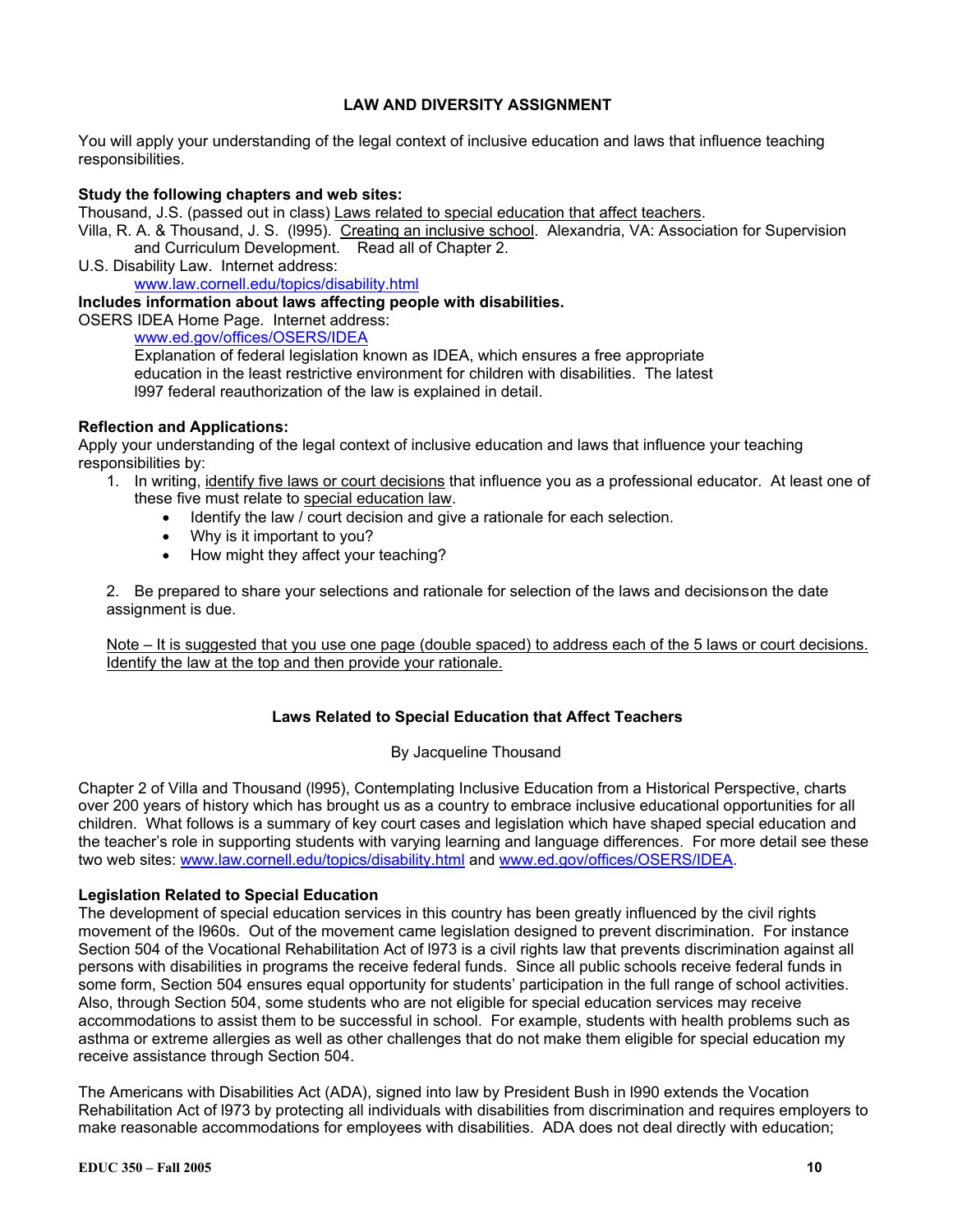however, it does clarify the civil rights of all people with disabilities and ensures that buildings, transportation, and other public places (including schools) are accessible to people with disabilities. Your school must be accessible to wheelchairs, for instance. If it is not, it must undergo renovations to install ramps, elevators, or wide entryways.

In l975 the U.S. federal government finally made a legal commitment to the education of students with disabilities. In that year Congress passed Public Law 94-142, the Education for the Handicapped Act (EHA) which set federal guidelines for special education services. It translated early court decisions into civil rights principles for students with disabilities and mandated the six concepts that have guided special education practice ever since. Those six principles are:

- 1. **Free Appropriate Public Education**. Students with disabilities are entitled to attend public schools and to receive the educational services they need. This education is provided at no cost to parents.
- 2. **Least Restrictive Environment**. Students with disabilities must be educated in the least restrictive environment in which they can succeed with support. For most students, this environment is the general education classroom.
- 3. **Individualized Education Program**. Services for students with disabilities must be individually tailored. This is accomplished by annually developing or revising an Individualized Education Program (IEP). Every IEP includes a statement of the student's current performance levels, a set of goals and accompanying short-term benchmarks or objectives for achieving the goals. The IEP clearly specifies who is responsible for delivering various aspects of the student's program, how progress will be evaluated, and where and how long services will be provided.
- 4. **Nondiscriminatory Evaluation.** Students are to be assessed using instruments that do not discriminate on the basis of race, culture, or disability. In considering eligibility for special education, students must be assessed by a multidisciplinary team in their native language using tests that directly relate to the area(s) of concern for which the child was referred.
- 5. **Due Process**. Due process procedures protect students with disabilities and their parents in all special education affairs. Specifically, if a disagreement occurs between the family and school personnel regarding a student's eligibility for special education, no changes can be made in the student's services until an impartial hearing and, if necessary, the appropriate court resolves the issue. School personnel also are protected if they disagree with parents' requests for services; they also may use due process procedures to resolve the dispute.
- 6. **Zero Reject and Child Find**. No student may be excluded from public education because of a disability. Each state also must take action to locate children who may be entitled to special education services.

Public laws must be periodically reauthorized. The l990 reauthorization of P.L. 94-142 described above changed the law to the Individuals with Disabilities Education Act (IDEA). The more suitable person-first language of "individual with disabilities" replace the unfavorable labeling language of "the handicapped" in the title of the legislation. This law added significantly to providing education to very young children with disabilities and preparing older student for transition to post-secondary life. Two new categories of disability – autism and traumatic brain injury – were added to the already existing categories of learning disabilities, speech or language impairments, mental retardation, emotional disturbance, hearing impairments, visual impairments, deaf-blindness, orthopedic impairments, multiple disabilities, and other health impairments. It also funded projects to promote the inclusion of students with severe disabilities in general education.

In l997, President Clinton signed into law the second reauthorization of P.L. 94-142 and accompanying amendments know as IDEA 97. Seven significant changes greatly affect schools, teachers, and educational and assessment practices**.** 

- 1. **General Education** Teacher Involvement. At least one general educator must participate as a member of a student's IEP team. The IEP also must directly address the student's participation in general education and must justify placements that are not in general education.
- 2. **Evaluation and Eligibility**. IDEA 97 clarifies that when parents consent to have their child evaluated, they are not consenting to possible future special education placement. Students cannot be made eligible for special education because of past poor instruction or because of language differences. Previous requirements that a comprehensive reevaluation occurs every three years can be modified if the family desires; already existing information can be used rather than repeated administration of standardized tests.
- 3. **Assessment of All Students**. Historically students receiving special education services were not included in state, district, or school-wide assessment of student performance. IDEA 97 corrected this by requiring that by July, 2000, each state must assess the academic progress of students who have IEPs by including them in the standardized assessments other students task or by using an alternative assessment process.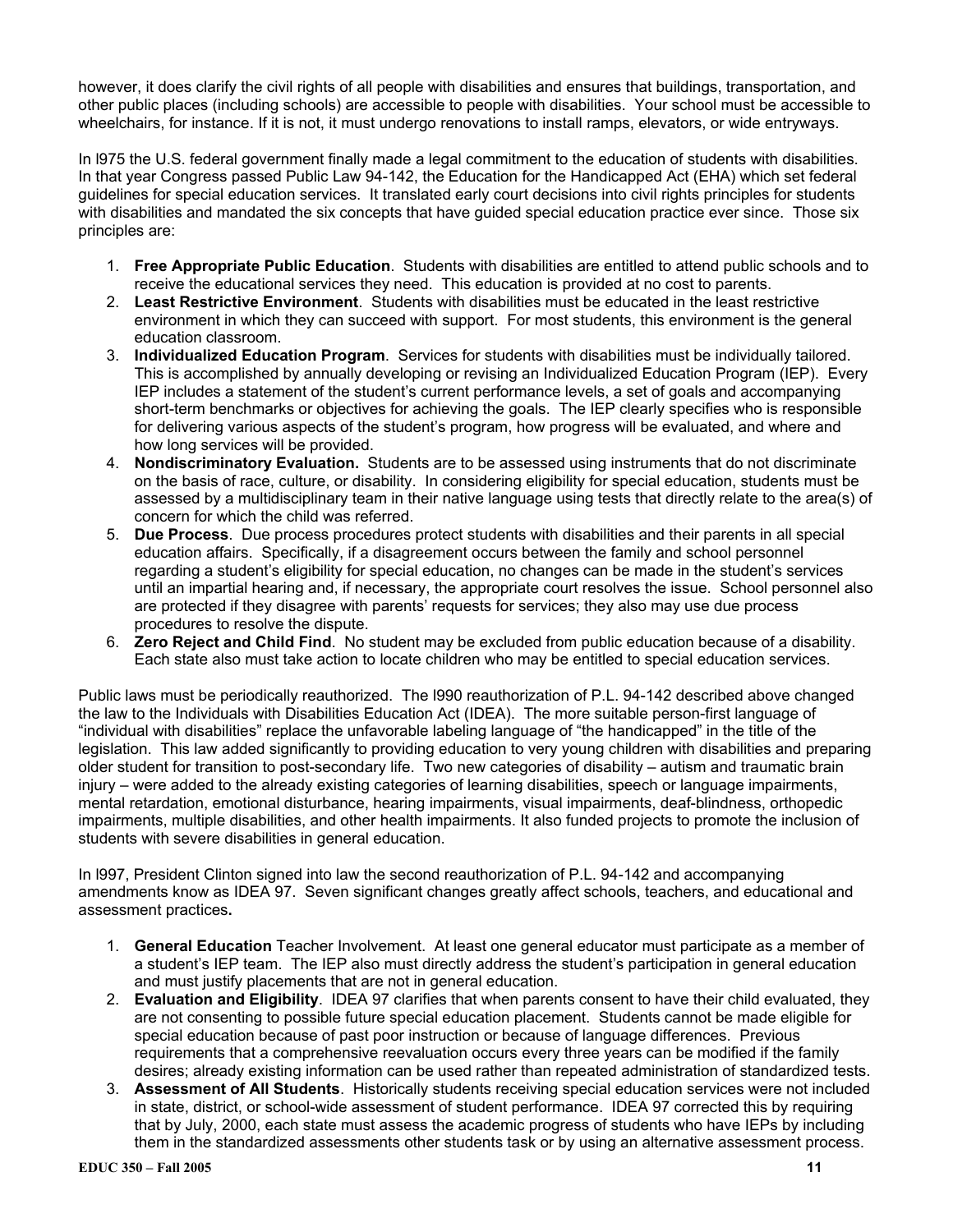Students who need appropriate adaptations such as extended time or large print during assessment are entitled to these adaptations.

- 4. **Discipline**. If needed, the IEP must include strategies for addressing student behavior issues. A behavior pan must be developed, if a student is suspended or placed in an alternative interim placement. If a student with disabilities brings a weapon or drugs to school, the school now has the option to place the student in an alternative placement for up to 45 days; and that placement must provide continued special education services.
- 5. **Transition.** Beginning at age 14, IEPs must address the transition to post-secondary needs of students eligible for special education. These needs must be updated annually, with increasing detail each year as to the school and outside services (e.g., community vocational education) the student will access.
- 6. **Paraprofessionals**. Paraprofessionals, teaching assistants, aides, and like personnel must be trained for their jobs and appropriately supervised.
- 7. **Mediation**. As part of due process procedural rights, each state must make mediation available to parents as an early and informal strategy for resolving disputes over a student with disabilities' identification, placement or services. The State bears the cost of mediation. Parents do not have to mediate; and mediation may not delay a possible due process hearing.

### **Court Cases Influencing Special Education**

Issues concerning students with disabilities are addressed by federal and state laws. How these laws are interpreted often is resolved through the courts. Since 1954, many hundreds of legal decisions have clarified the rights of students with disabilities and the role of educators in supporting these children's education. In many instances court decisions led to the development of and passage of legislation. As you review some of the landmark decisions listed here, you should notice how they influenced legislation described earlier.

- **Brown v. Board of Education (l954).** This probably is the most important case in establishing the principle that school segregation denies equal education opportunity. Although the decision refers primarily to racial segregation, it is viewed as the foundation for ensuring equal educational opportunity for students with disabilities.
- **Diana v. State board of Education (l970).** California was required to correct biased assessment practices with Chinese American and Mexican American students. Students for whom English was not a primary language had to be assessed in both their primary language and English; culturally biased items had to be dropped from tests and alternative intelligence tests had to be developed to reflect Mexican American culture.
- **Larry P. v. Riles (l984).** In California it was ruled that IQ testing as a basis for identifying African American students as mentally retarded for special education purposes was discriminatory. California schools were ordered to reduce the disproportionately high numbers of African American students in special classes for students with mental retardation.
- **Honig v. Doe (l998).** This decision ruled that if a students is excluded from school for more than 10 days, it was a change of placement and all procedures for making a change of placement must be followed.
- **Daniel R.R. v. State Board of Education. (l989).** This decision established the consideration of the following two factors in determining the appropriateness of a placement for a student with disabilities: 1) whether a student can be satisfactorily educated in general education with supplementary supports and services, and 2) whether, in cases in which the general education setting is not successful, the student is mainstreamed to the maximum extent appropriate.
- **Oberti v. Board of Education of Clementon School District (l993).** This case is considered key in establishing the principle of inclusive education. In this case concerning a student with Down syndrome, the district court ruled and the court of appeals upheld the ruling that school districts must make available a full range of supports and services in general education to accommodate the needs of students with disabilities. The court stipulated that because a student learns differently from others does not necessarily warrant exclusion from general education.
- **Doe v. Withers (l993).** Mr. Withers, a history teacher, was responsible for making oral testing accommodations for Douglas Doe, a student with learning disabilities who was in his class. Although a state legislator, Mr. Withers refused to provide the oral testing. Consequently, Douglas failed the class, making him ineligible for athletics. The court awarded the family \$5000 in compensatory damages and \$30,000 in punitive damages. This case is widely cited as an example of general educators' responsibility to make good faith efforts to provide required accommodations for students with disabilities.
- **Sacramento Unified City School District v. Rachel H. (l994).** This case is another historic national victory for inclusive education, not only because the Ninth Circuit U.S. Court of Appeals required the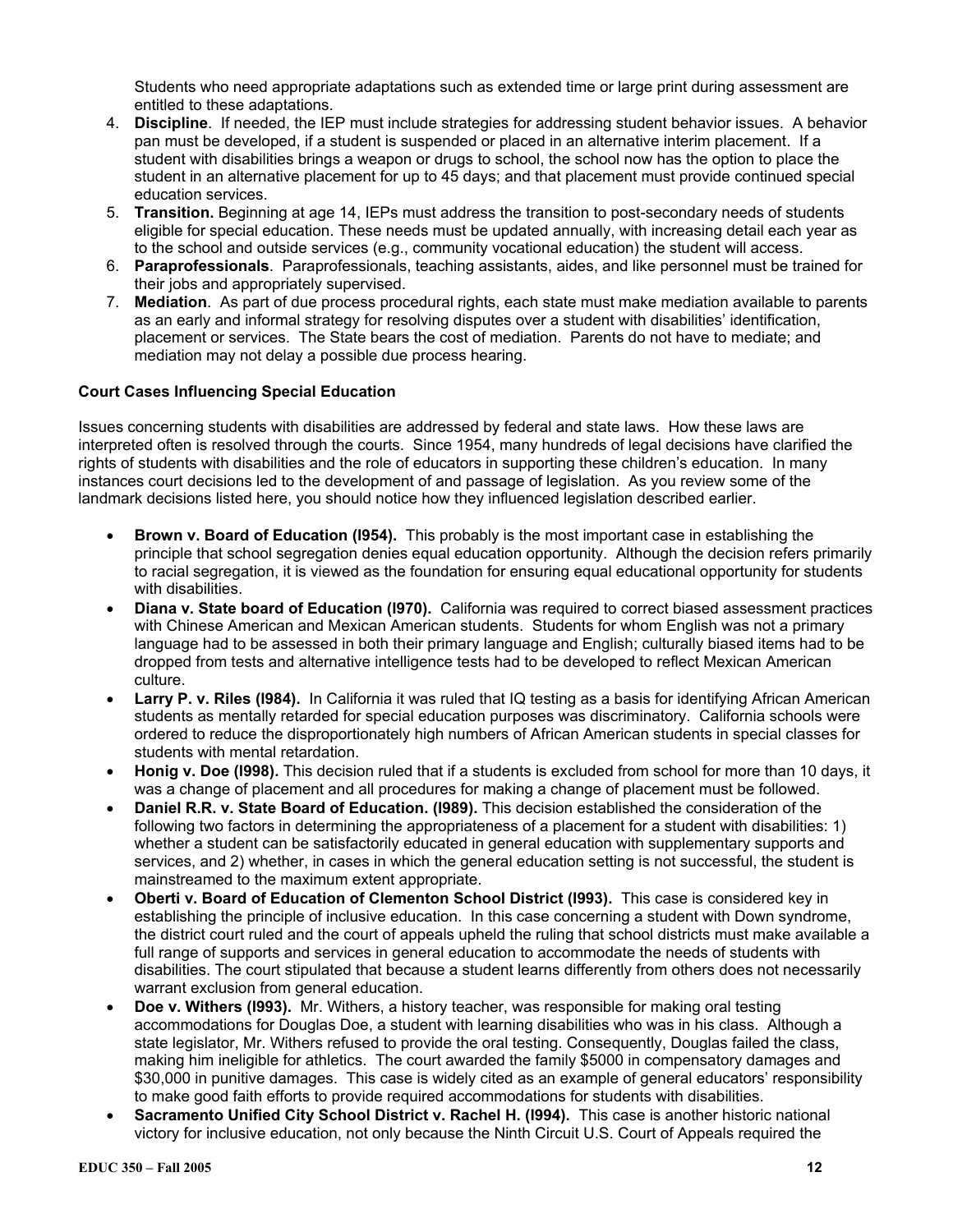Sacramento school district to place Rachel Holland, a girl with severe disabilities, in regular education classes full-time with non-disabled peers, but because the U.S. Supreme Court refused to hear the school district's 11th hour appeal to overturn the Ninth Circuit's decision. This left the circuit court's landmark decision intact and, in the words of the Holland's attorney, "signaled the end to a system that automatically excludes children with disabilities from the regular classroom and relegates them to segregated 'handicapped only' classes.